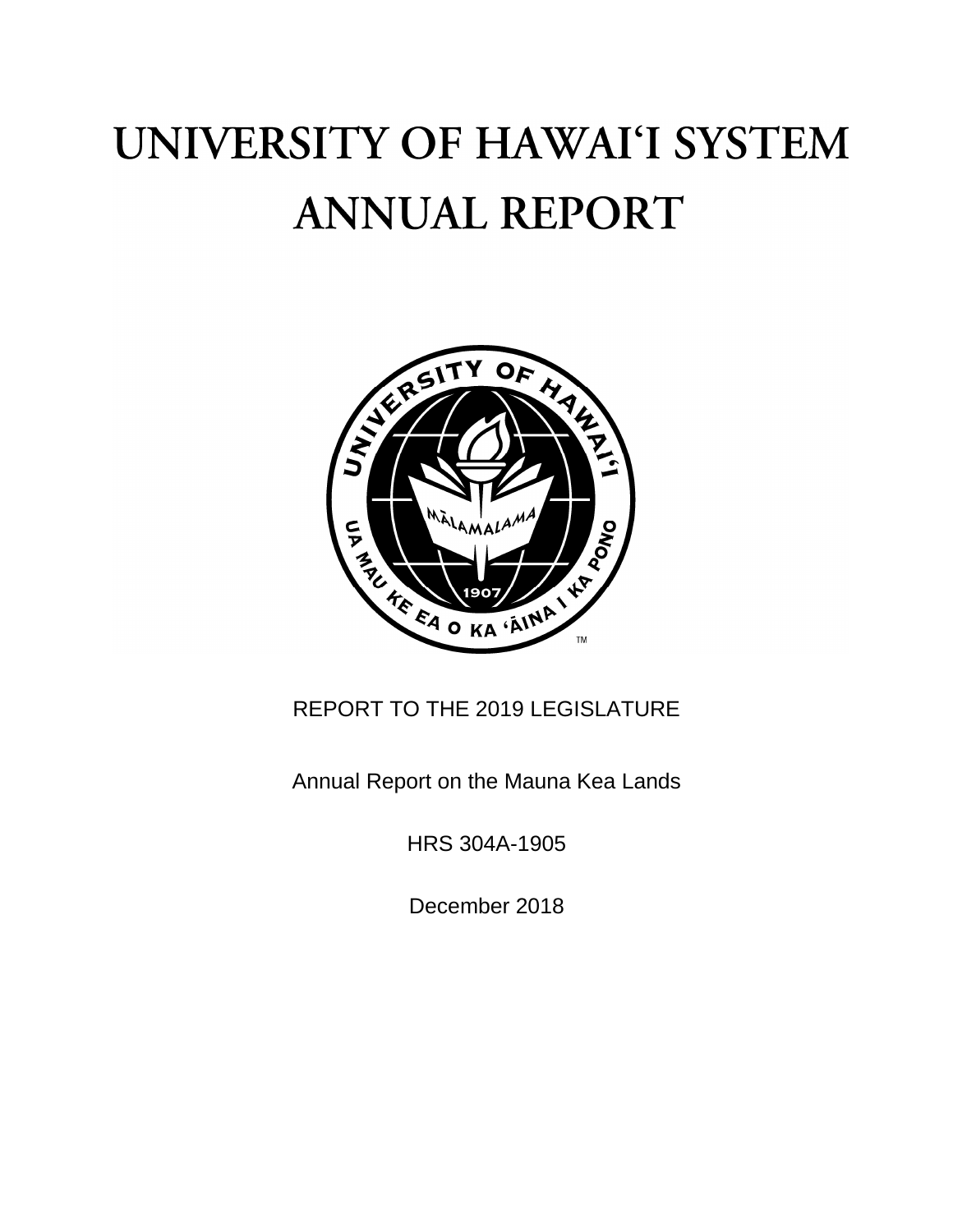# **Annual Report on the Mauna Kea Lands Legislative Reports HRS 304-1905**

Pursuant to HRS §304A-1905 ("Mauna Kea Lands; reporting requirements"), the University of Hawaiʻi (UH) respectfully submits its report on (1) the status of the Maunakea lands activities; (2) current and pending lease agreements and fees; (3) the status of current and pending administrative rules; (4) income and expenditures of the Mauna Kea lands management special fund established in HRS §304A-2170; and (5) any other issues that may impact the activities on Maunakea.

## **Current and Pending Lease Agreement and Fees**

In 1964 the Hawaiʻi State Legislature passed concurrent resolution S.C.R. 16 stating that the **"***State of Hawaii and its citizenry are most desirous and willing to co-operate and aid in the promotion of our nation's space program and research to the benefit of the County of Hawaii, the state and the nation."* It was resolved that the Governor set aside and establish an appropriate area on the summit of Maunakea for the installation and operation of telescope observatory and astronomical activities*.* In fulfillment of this resolution, the Mauna Kea Science Reserve (Science Reserve) was established in 1968, and the Department of Land and Natural Resources (DLNR) and UH entered into an agency-to-agency lease granting UH a lease of the Science Reserve for a term expiring on December 31, 2033. The lease is gratis, a common practice for leases between government agencies and one that supports the goal of benefiting the County of Hawaiʻi, the State and the Nation.

Also in 1964, then Governor John A. Burns recognized that Hawaiʻi has *"some obvious natural advantages in this area of scientific research"* and that Hawaiʻi *"must capitalize on these, utilizing all our available resources at the University, in the industrial community and at the levels of State and local government."* He also emphasized that Hawaiʻi is not *"constrained by these physical advantages. We can acquire competence in any field of scientific inquiry. The limitations are only those we impose on ourselves."* (Honolulu Advertiser, August 7, 1964). Governor Burns understood the demand for manual labor in agriculture would decrease over time and that future jobs would require technicians and scientists. The development of research enterprise would provide jobs of the future. The two areas Governor Burns felt the State should pursue were in the fields of oceanography and astronomy, areas in which the State of Hawai'i unquestionably excels.

In a State-UH effort to establish astronomy as a viable research endeavor and making Hawaiʻi a center for astronomical research, the University entered into subleases with 11 organizations for the purpose of operating astronomical observatories. All subleases were approved by the Board of Land and Natural Resources (BLNR) and are co-terminus with the University's General Lease. Each sublessee is obligated to provide a guaranteed percentage of viewing time to the UH. Viewing time provides invaluable advantages for advancing Hawaiʻi's only State-funded institute of higher education, UH, as a center for excellence in research, including astronomy. Today UH is recognized as one of the Nation's leading astronomical research institutions. At little cost and risk to the State, UH is recognized globally as the center of excellence for astronomical research and contributes significantly to the State's efforts to expand its high technology sector. The annual economic impact of astronomy in the State in 2012 was \$168 million, with the largest impacts found on Hawaiʻi Island and Honolulu, \$91 and \$68 million,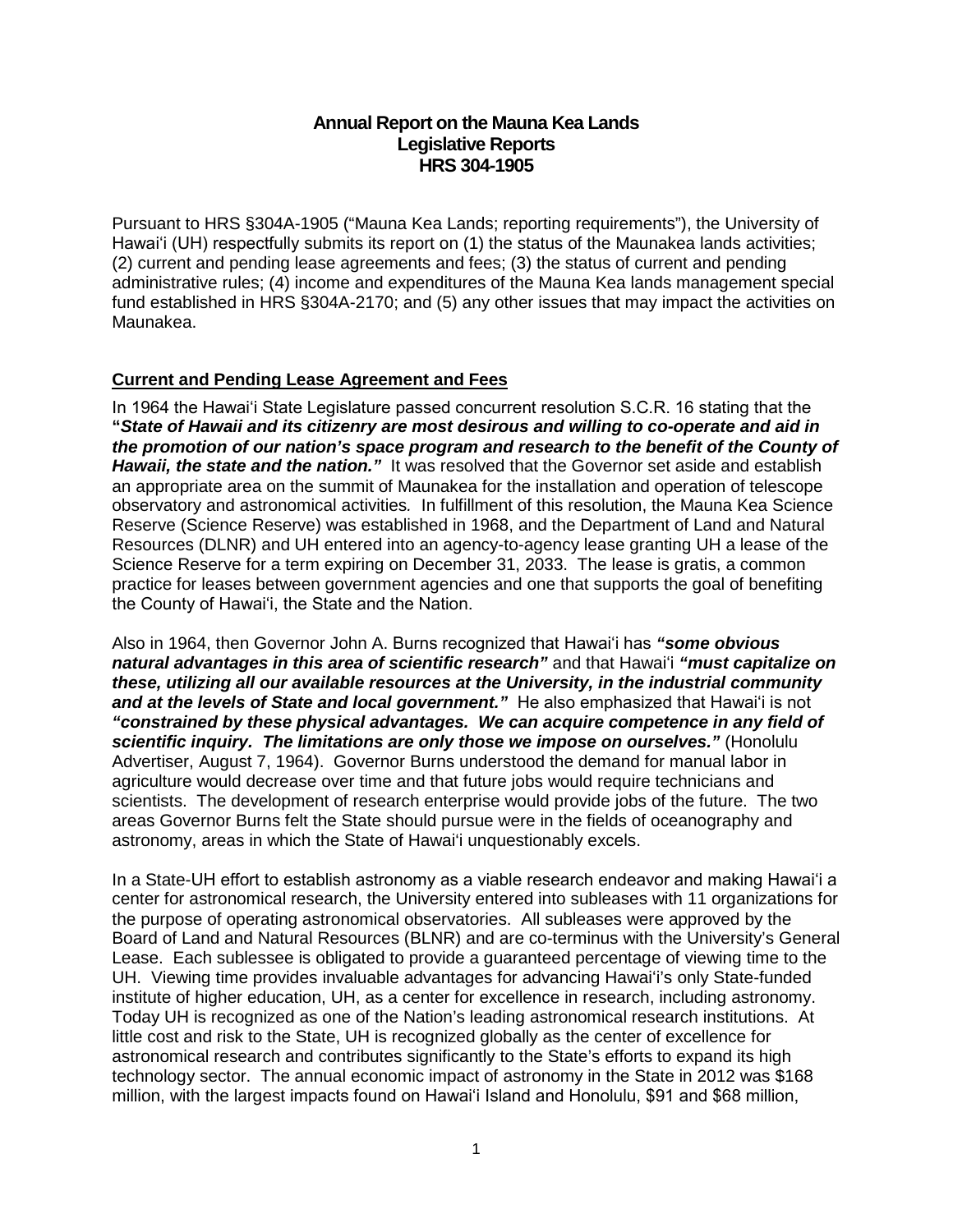respectively. Additional benefits accrue to the State and local communities through opportunities in scientific, professional, technical and administrative employment within the local community.

In preparation of seeking a new land authorization, e.g., new master lease from the BLNR beyond 2033, the University is preparing an Environmental Impact Statement (EIS) for UH's managed lands on Maunakea. The EIS will be analyzing impacts from alternative forms of land holdings and parcel configurations, including a request by the Governor that 10,000 acres of the Science Reserve, which is part of UH's current managed lands, be returned to DLNR. An EIS Preparation Notice was published in the February 23, 2018 *The Environmental Notice*. Public open houses were held in March 2018 in Hilo, Waimea and Honolulu. A draft of the EIS is currently being developed incorporating public input and comments.

## *Thirty Meter Telescope (TMT) Sublease*

In July 2014, following a contested case for the TMT project, the BLNR approved the Conservation District Use Permit (CDUP) that would allow the construction and operation of TMT, and gave its consent for the University to enter into the *Sublease and Non-Exclusive Easement Agreement* dated July 28, 2014 (Sublease), with the project proponent, TMT International Observatory LLC (TIO).

The BLNR decision on the CDUP was appealed to the Hawaiʻi Supreme Court which subsequently vacated the project's permit. A second contested case on the CDUP was held and concluded with the approval of the application by the BLNR. The contested case involved 25 parties and took over a year to complete. It included 44 days of testimony involving 70 witnesses. Over 800 exhibits were filed. The process to obtain the CDUP approval took seven years from initial submission of the permit application in 2010, through one contested case, appeals through the judicial system to the Hawaiʻi Supreme Court, and a second contested case.

The most recent BLNR decision was appealed by various project opponents. Pursuant to Act 48 (2016), the appeals were made directly to the Hawaiʻi Supreme Court (SCOT Nos. 17- 0000705, 17-0000777, 17-0000811 and 17-0000812). On October 30, 2018, the Hawaiʻi Supreme Court affirmed the granting of the CDUP by the BLNR. Also, on August 18, 2018, the Hawaiʻi Supreme Court reversed a lower court's ruling that the BLNR was required to conduct a contested case before consenting to the Sublease (SCAP No. 17-0000059).

Unlike the other existing observatory subleases, the Sublease provides for rent payments by TIO. These payments are deposited into the Mauna Kea land management special fund. The TIO Sublease is expected to be a model for the other subleases when they are renegotiated upon the issuance of a new land authorization to the University.

#### **Current and Pending Administrative Rules**

HRS §304A-1903 authorizes the UH to adopt administrative rules pursuant to HRS Chapter 91 to regulate public and commercial activities on Maunakea lands leased or granted in easement to UH. These rules must be consistent with DLNR rules applicable to forest reserve and natural area reserve lands that are adjacent to the UH-managed areas. In developing the rules UH is required to consult with the Office of Hawaiian Affairs (OHA) and DLNR. However, coordination with DLNR on the draft rules was suspended when one of the petitioners in the then-on-going TMT first contested case proceeding (DLNR File No. HA-11-05) objected to communications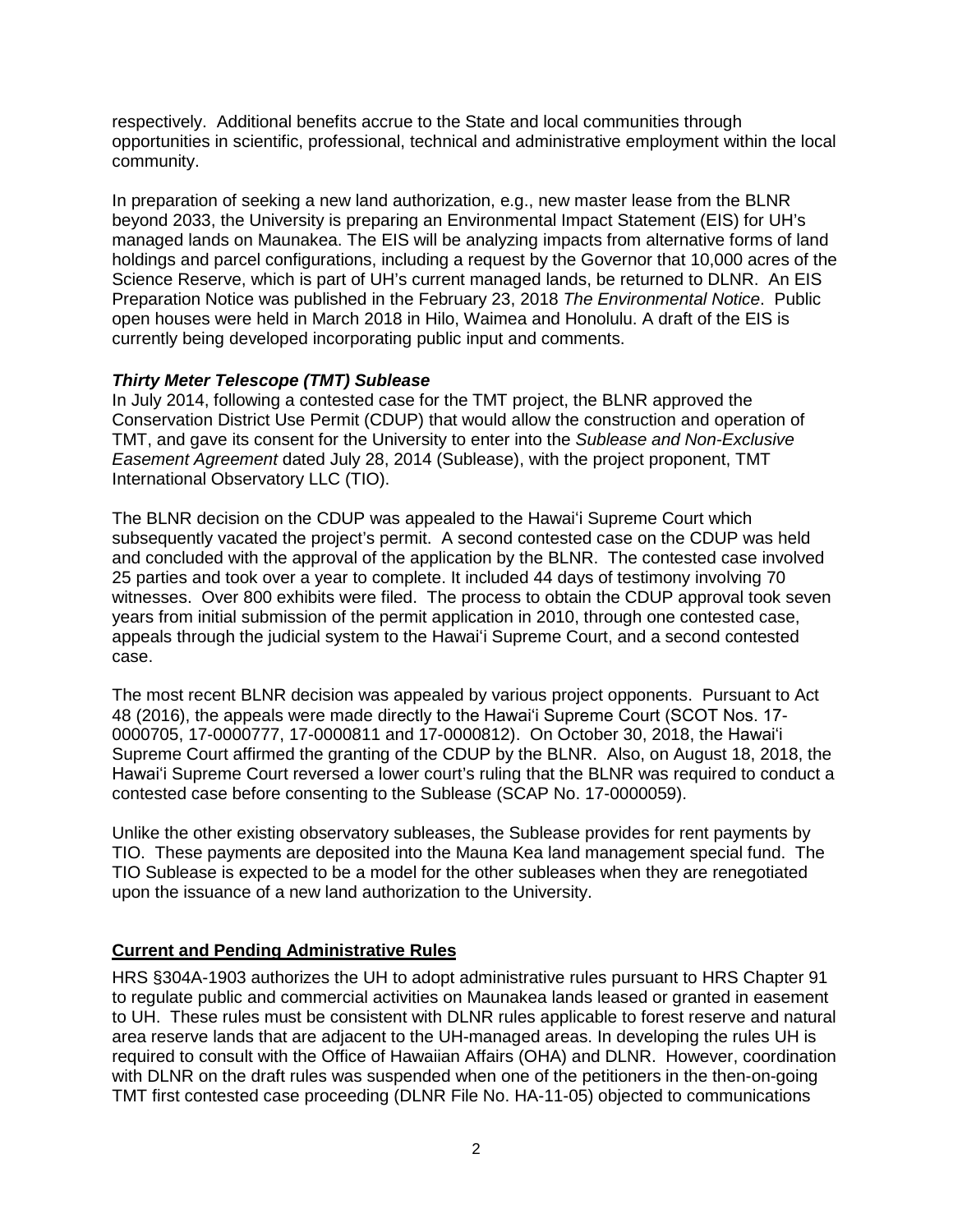with DLNR regarding the draft rules. While UH did not agree that coordination with DLNR staff on the draft rules would constitute a violation of BLNR's *ex parte* communication rule, it was thought more prudent to avoid even the appearance of, or potential for, such communications between the decision maker, BLNR, in the contested case and the project applicant, UH. That contested case finally concluded in April 2013, over two years after the contested case started. Immediately following the conclusion of the contested case, UH requested approval of a new master lease for the Science Reserve and consent to the Sublease for the TMT project. Both of these matters involved decision-making by the BLNR, further delaying the rule-making process.

The development of rules resumed after a sublease was executed between UH and the TMT project. UH has completed pre-drafting consultation, and has drafted proposed rules for public hearing. Kahu Kū Mauna and the Maunakea Management Board, community advisory groups to the University, both reviewed the draft rules and concurred on moving forward with the rulemaking process. At the request of the Governor due to efforts to develop a multi-stakeholder management framework, UH then deferred moving the draft rules forward to the Board of Regents (BOR) and Governor for approval to proceed to public hearings on the draft rules. In January 2018, the Governor gave his permission to proceed with the rule-making process. UH engaged in additional consultation with OHA and DLNR before submitting the draft rules to the BOR for its review and approval to seek the Governor's approval to hold public hearings.

Public hearings of UH's proposed draft rules were held in September 2018, with two on the Island of Hawaiʻi, and one each in Honolulu and Maui. Public comments were reviewed and revisions to the rules are currently being drafted based on those comments. The University plans to hold another round of public hearings on its revised proposed rules in the Spring of 2019.

It is noted that if 10,000 acres of the Science Reserve is returned to DLNR those lands shall be subject to DLNR administrative rules.

# **Income and Expenditures of the Mauna Kea Lands Management Special Fund (HRS §304A-2170)**

During FY 2018, \$385,552 in fees was collected from commercial tour operators, and \$83,072 carried over from FY 2017, for a total of \$468,625. The funds collected were deposited into the Mauna Kea lands management special fund. A total of \$325,000 was used to help defray the cost to operate the Maunakea ranger program, Visitor Information Station, and road, facility and infrastructure maintenance expenses. During FY 2018, \$17,106.40 from revenues collected during the fourth quarter of FY 2017, was designated for payment to OHA. Payments to OHA of \$60,072 were similarly designated for the first three quarters of FY 2018. An amount of \$17,038 for FY 2018 fourth quarter was designated for payment in the beginning of FY 2019. In addition, \$19,278 was held in reserve as required by UH policy.

## **Maunakea Lands Activities and Other Activities**

In 2005 the University accepted the transfer of authority from the BLNR for the administration of commercial tour permits. The University currently allows a maximum of eight commercial tour permits, one less than the number allowed by the BLNR. Each commercial tour operator is charged a fee of \$6.00/tour passenger, which is submitted to the Office of Maunakea